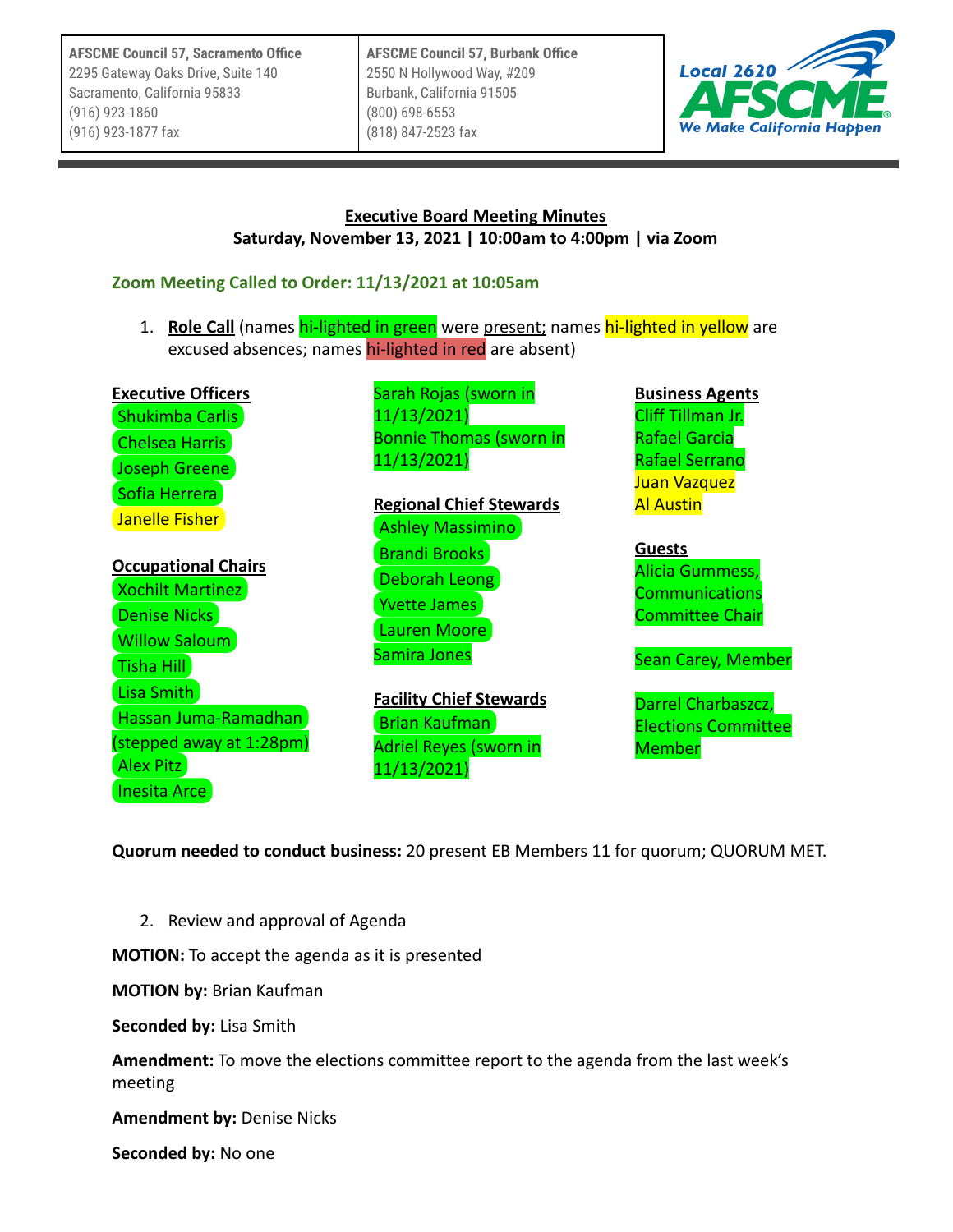

**MOTION Outcome: FAILS**, due to no second

**Amendment:** To move the 2022 calendar review and approval agenda item (new business #9A to immediately after staff reports)

**Amendment by:** Joseph Greene

**Seconded by:** Xochilt Martinez

**MOTION Outcome: PASSES** by consensus

**Amendment:** To move the motion from last meeting regarding suspension: "*I motion for the immediate officer suspension of Denise Nicks as the RTOC pending full investigation by the international president for allegedly engaging in conduct imminently dangerous to the subordinate body." the alleged dangerous conduct is related to the May 3rd incident with Lisa T. Sister Nicks insisted to enter the union office despite prior instructions allegedly persisting verbally and using physical force allegedly staying in the hallway and then allegedly waiting in the downstairs lobby at the exit for ms. trujillo the incident allegedly caused ms. trujillo to be fearful for her safety and afraid to leave the office until offered assistance from building maintenance."* from the 9/25/2021 agenda to the 11/13/2021 agenda, as this motion was moved, but not voted on due to losing quorum.

**Amendment by:** Tisha Hill-Smith

**Seconded by:** Brandi Brooks

**Discussion:** Denise Nicks

**Role Call Vote requested by:** Denise Nicks

**Executive Officers** [Shukimba Carlis](mailto:president@afscmelocal2620.org) **[Chelsea Harris](mailto:northernvp@afscmelocal2620.org)** - Yes [Joseph Greene](mailto:kg6cig@gmail.com) - Yes [Sofia Herrera](mailto:treasurer@afscmelocal2620.org) - Yes [Janelle Fisher](mailto:secretary@afscmelocal2620.org) **Occupational Chairs [Xochilt Martinez](mailto:xochilt.martinez@afscmelocal2620.org)** - Abstain [Denise Nicks](mailto:denise.nicks@afscmelocal2620.org) - No **[Willow Saloum](mailto:willow.saloum@afscmelocal2620.org)** - Abstain [Tisha Hill](mailto:tisha.hill@afscmelocal2620.org) - Yes [Lisa Smith](mailto:lisa.smith@afscmelocal2620.org) - Yes [Hassan Juma-Ramadhan](mailto:hassan.juma-ramadhan@afscmelocal2620.org) [Alex Pitz](mailto:alex.pitz@afscmelocal2620.org) - No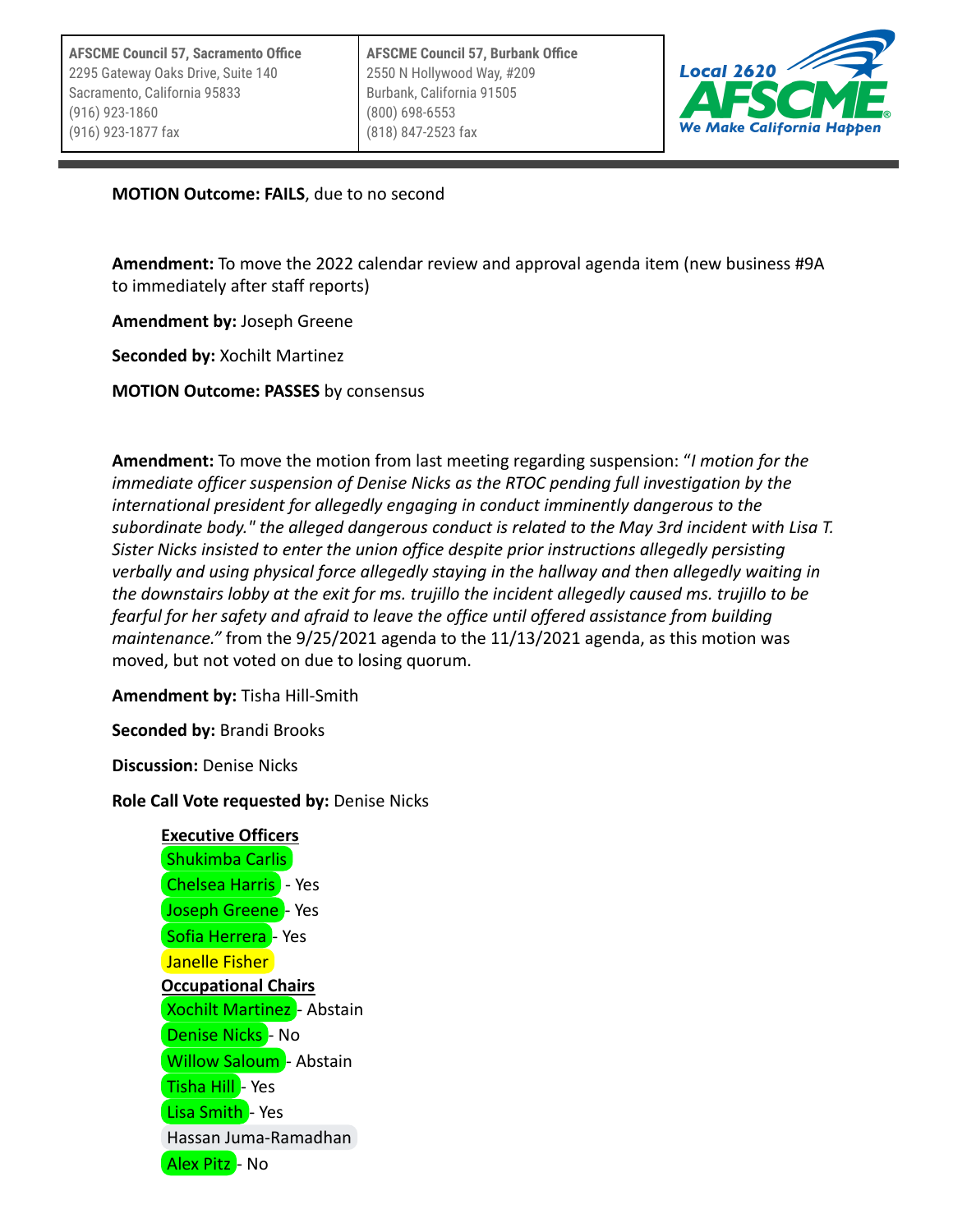**AFSCME Council 57, Sacramento Office** 2295 Gateway Oaks Drive, Suite 140 Sacramento, California 95833 (916) 923-1860 (916) 923-1877 fax

**AFSCME Council 57, Burbank Office** 2550 N Hollywood Way, #209 Burbank, California 91505 (800) 698-6553 (818) 847-2523 fax



[Inesita Arce](mailto:inesita.arce@afscmelocal2620.org) - Absent Sarah Rojas - Not sworn in Bonnie Thomas- Not sworn in **Regional Chief Stewards** [Ashley Massimino](mailto:ashley.massimino@afscmelocal2620.org) - Abstain **[Brandi Brooks](mailto:brandi.brooks@afscmelocal2620.org)** - Yes [Deborah Leong](mailto:deborah.leong@afscmelocal2620.org) - Yes [Yvette James](mailto:yvette.james@afscmelocal2620.org) - Absent [Lauren Moore](mailto:lauren.moore@afscmelocal2620.org) - Abstain Samira Jones- Not sworn in **Facility Chief Stewards [Brian Kaufman](mailto:bkaufman.afscme2620@gmail.com)** - Yes Adriel Reyes- Not sworn in

**MOTION Outcome: PASSES** - Yes: 7; No: 2; Abstain: 4

**MOTION:** To approve the agenda as amended for 11/12/2021.

**MOTION by:** Joseph Greene

**Seconded by:** Chelsea Harris

**MOTION Outcome: PASSES** Yes: Everyone Else; No: 1; Abstain: 4

3. Approval of Minutes

**MOTION:** To approve the for 11/13/2021.

**MOTION by:** Joseph Greene

**Seconded by:** Chelsea Harris

**MOTION Outcome: PASSES**, due to no objections

- 4. Swearing in of New Executive Board Members
	- a. Adriel Reyes, Coalinga State Hospital Facility Chief Steward
	- b. Samira Jones, Region X Chief Steward
	- c. Sarah Rojas, Dietician/Nutritionist Occupational Chair
	- d. Bonnie Thomas, Pharmacist Occupational Chair

Shukimba Carlis swore in the aforementioned Executive Board members.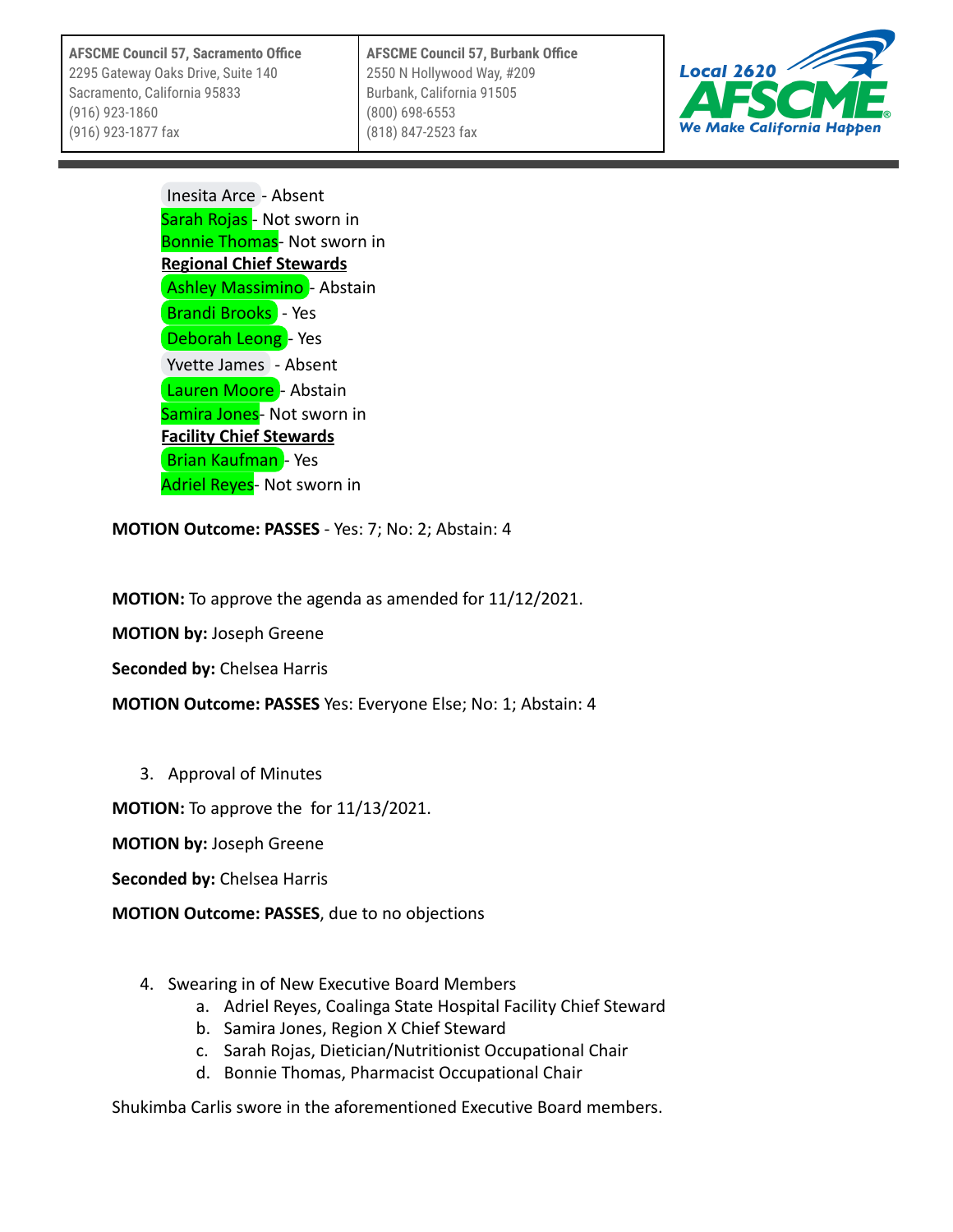

### 5. Reading of Correspondences

One Correspondence [received](https://docs.google.com/document/u/0/d/17z3pVR5cqLsVrFg4Ibx29wYUFRh_Got5/edit) from the Local 2620 Trustees via email - sent and read to the Executive Board. Second correspondence received from Trustee Cyndra Hopkins via text to Shukimba Carlis, [to be removed as a Trustee and that she had no recollection of the letter sent to the Executive Board].

Discussion by: Sofia Herrera, Shukimba Carlis, Brandi Brooks, Tisha Hill-Smith, Alex Pitz, Adriel Reyes, Joseph Greene, Chelsea Harris

**MOTION:** To allow Chelsea Harris to send official reply correspondence to the Trustees to begin their audit anytime after the current bookkeeper audit is completed, which is expected to be completed by January 3, 2021, CCing the Executive Board. If the audits are completed before, or take longer, the EB will notify the Trustees of this change.

**MOTION by:** Chelsea Harris

#### **Seconded by:** Sofia Herrera

Joseph made a suggestion for Chelsea Harris (Chelsea Harris agreed to withdraw) to withdraw to make the following motion:

**MOTION:** To allow Chelsea Harris to draft language to review by the Executive Board to send official reply correspondence to the Trustees to begin their audit anytime after the current bookkeeper audit is completed, which is expected to be completed by January 3, 2021, CCing the Executive Board. If the audits are completed before, or take longer, the EB will notify the Trustees of this change.

**MOTION by:** Joseph Greene

**Seconded by:** Chelsea Harris

#### **MOTION Outcome: PASSES** by consensus

- 6. Officers Report
	- a. President as submitted
	- b. Northern VP [as submitted](https://drive.google.com/open?id=1TBFLFRKcNtSSoAGuU0-MVeRnEtJ9Upxi) [\(Page 2](https://drive.google.com/open?id=13SjmD6CDzxA_f1XTFq7tGjMVifklMQm0), [Page 3,](https://drive.google.com/open?id=14gazDzCsTGFaq4rnHTedX499HzuZySwJ) [Page 4](https://drive.google.com/open?id=1LWId3CTxTt4wrdhDgIAHVr83rDGcVulC))
	- c. Southern VP as submitted
	- d. Treasurer [as submitted](https://drive.google.com/open?id=1fpx03M9GQSyFszCHFPVc_sRaDhngO2r4) [\(Page 2](https://drive.google.com/open?id=1FMdr8bQZsY6gQdXQrdzgr2redYdaehGV))

Sofia Hererra answered/responded to comments/suggestions/recommendations/questions asked by: Denise Nicks, Tisha Hill-Smith, Adriel Reyes, Brandi Brooks, Deborah Leong. This discussion was continued for a short period of about 10 minutes following Dave Jones' presentation below.

e. Secretary - excused absence, but [as submitted](https://docs.google.com/document/d/1zmA0DrKDyOw6r9FcO6KP4Ws_ECrDWc1sVM-9enc3DtA/edit?usp=sharing)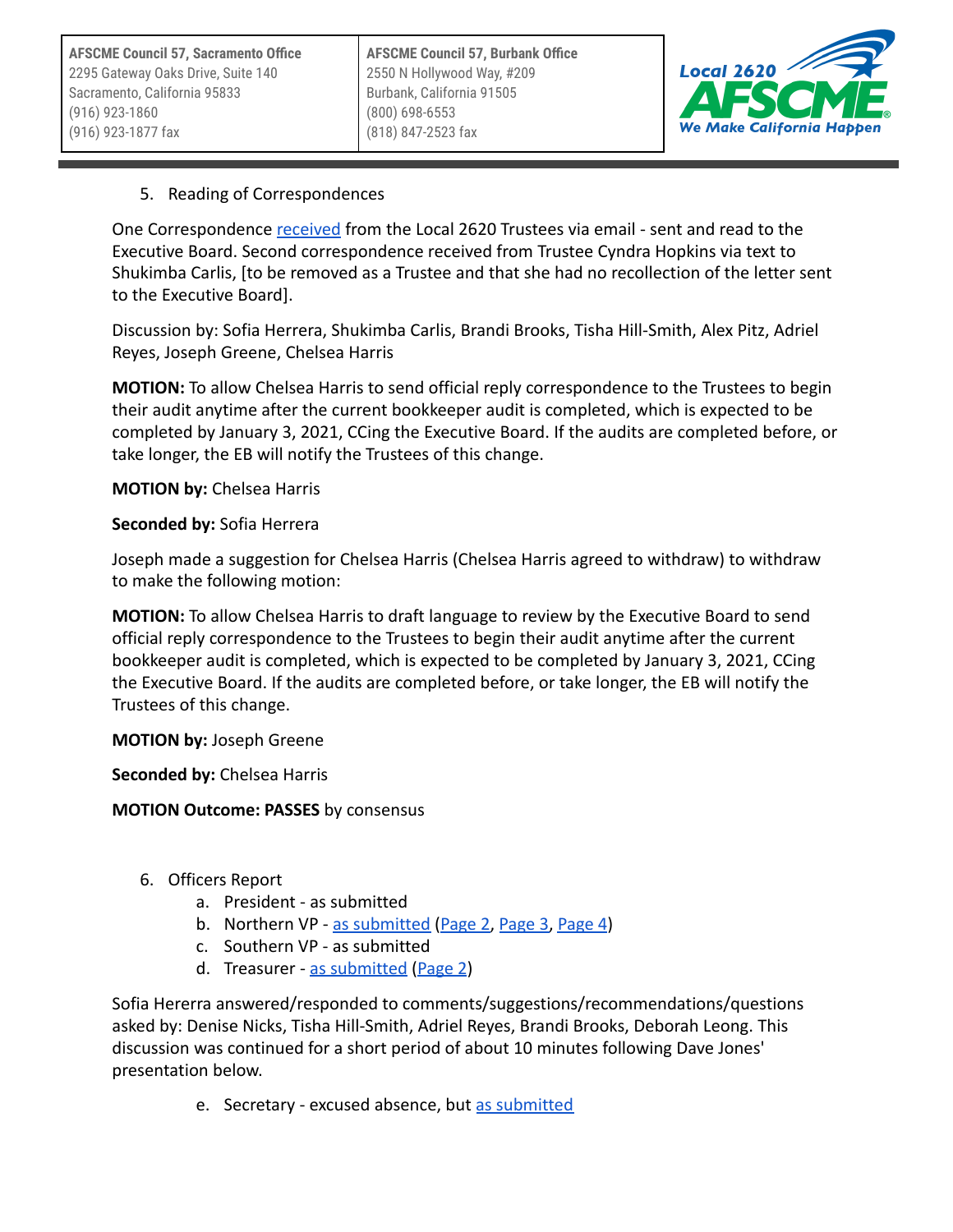

**Break from 11:52 am to Noon** - will resume to begin presentation by Dave Jones, Senate District #6.

**Executive Board resumes at 12:02pm** - Dave Jones, Senate District #6 presented

Questions asked to Dave Jones by Chelsea Harris; Shukimba Carlis informed the Executive Board to send any and all questions and comments about Dave Jones' presentation to forward them to the PAC Committee, Lisa Smith, and/or Shukimba Carlis

- 7. Staff Reports
	- a. Senior Business Agent & Business Agents

Cliff Tillman Jr. presented his report which included: [Meet & Confer Log regarding Vaccine](https://docs.google.com/document/u/0/d/1drfks13lUA6MbpW82TAisY-g4ab30OIk/edit) [Mandate](https://docs.google.com/document/u/0/d/1drfks13lUA6MbpW82TAisY-g4ab30OIk/edit) meeting currently being held with progress status, [Contract Follow-Up Chart,](https://docs.google.com/document/u/0/d/1r9SzpbugVZJP-gGt16zmjaJsX5f521NJ/edit) [Meet &](https://docs.google.com/spreadsheets/u/0/d/1F9JjFcaf2oyivDFRqn_uZfOECq_yLuBA/edit) [Confer Log](https://docs.google.com/spreadsheets/u/0/d/1F9JjFcaf2oyivDFRqn_uZfOECq_yLuBA/edit), and [SEIU Settlement.](https://drive.google.com/open?id=1prLYxlsLYODk_y-t2YnX4mI55CmOztxu)

Cliff answered/responded to comments and questions asked by: Denise Nicks, Adriel Reyes, Alex Pitz, Willow Saloum, etc.

[Rafael Garcia](https://drive.google.com/open?id=1EAOri8ItNUBZI-_5G2bZQwzlfvie9Ndw) & [Juan Vazquez](https://docs.google.com/document/u/0/d/12HDm6V2D668newDjgELQ7L57VxfdvViD/edit) submitted their reports.

Rafael Serrano presented his report.

b. Administrative Operations

Questions asked by Shukimba Carlis and Jospeh Greene regarding what the items of Administrative Operations agenda items.

> c. Review, revision (as applicable), and approval of the proposed 2022 Calendar draft (Cliff Tillman Jr.)

**MOTION:** To approve the [2022 Calendar](https://docs.google.com/spreadsheets/u/0/d/12a5Idq3350dnlAVAIvFUjPZpEg3A2hWu/edit) as presented.

**MOTION by:** Joseph Greene

**Seconded by:** Sofia Herrera

**Discussion by:** Sofia Herrera, Chelsea Harris, Shukimba Carlis, and Joseph Greene, Tisha Hill-Smith, and Cliff Tillman Jr.,

**Amendment:** EB Meeting on January 7, 2022 to be moved to January 8, 2021; Executive Board Meeting on May 14, 2022 is moved to May 13, 2022; Convention is moved from January 8, 2022 to May 14, 2022; Large Occupational Meeting is moved from January 9, 2022 to May 15, 2022.

**Amendment by:** Sofia Herrera

**Seconded by:** Joseph Greene

**MOTION Outcome: PASSES** by consensus and no objections to accept the amendment.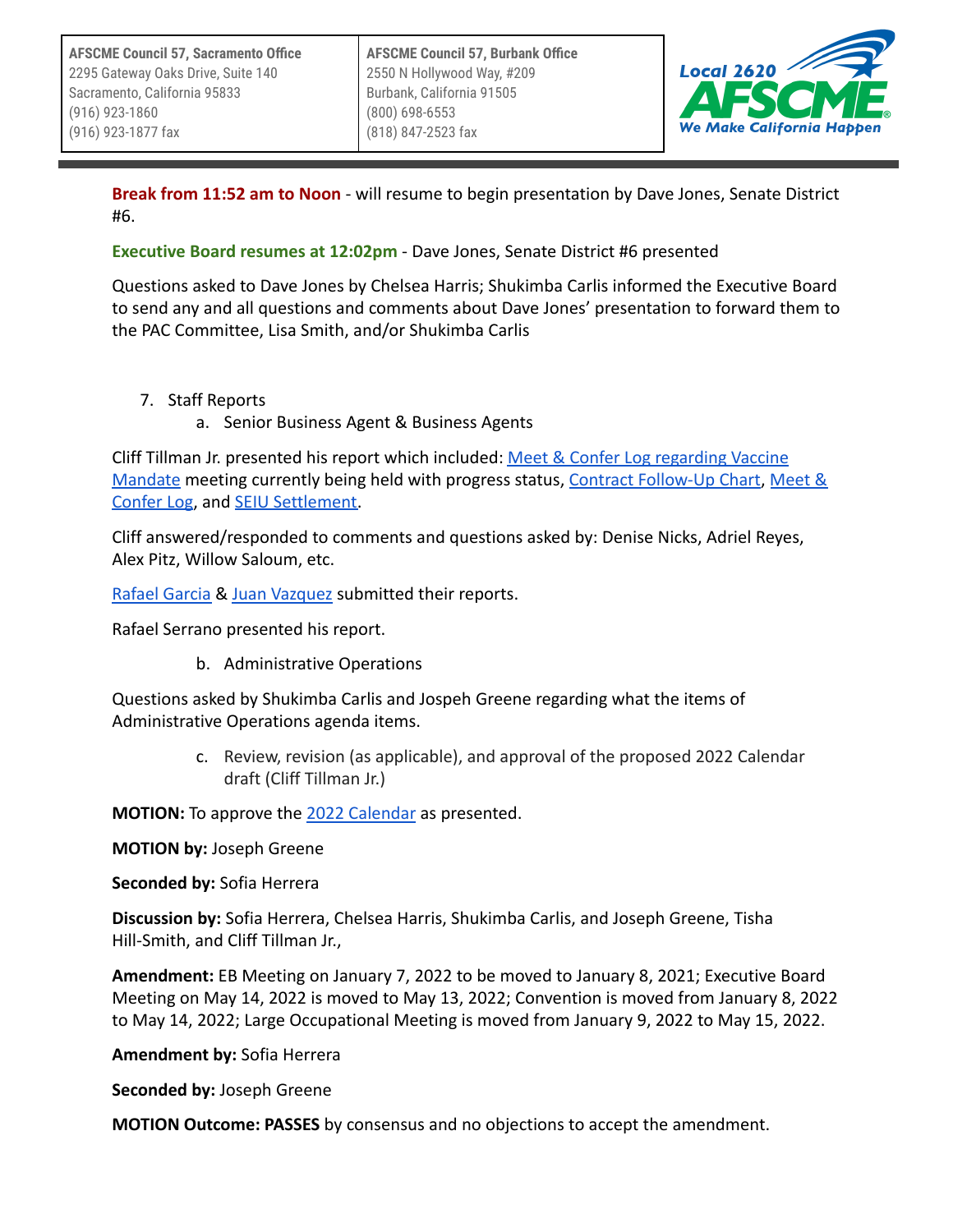

Tisha Hill-Smith volunteered to Chair the Convention Committee to which Shukimba Carlis agreed to appoint Tisha Hill-Smith.

- 8. Old Business
	- a. Joint Labor Management Meetings

Brian Kaufman stated that his item is a placeholder in case anyone has any updates - no updates provided.

> b. **Motion #3** Motion #9 (from the 7-10-21 Executive Board Meeting): [Hassan Juma-Ramadhan](mailto:hassan.juma-ramadhan@afscmelocal2620.org) We have a standing agenda item of items arising from Executive Board reports submitted at future executive board meetings 2nd to motion: Denise Nicks Discussion: [Hassan Juma-Ramadhan](mailto:hassan.juma-ramadhan@afscmelocal2620.org) for the past 2 years has been reading reports and once the reports are submitted that is the end of it. Joseph Greene we already have a procedure in place to address this issue which consists of submitting an agenda item for placement on the agenda at the next executive board meeting. Discussion: Will postpone motion #3 to the next executive board meeting after clarifying it.

**MOTION:** To postpone this agenda item to next EB Meeting in January 2022, due to Hassan not being present at the time of this item be addressed.

**MOTION by:** Joseph Greene

**Seconded by:** Chelsea Harris

**MOTION Outcome: PASSES** by consensus and no objections.

c. Heroes Pay per American Rescue Plan email received from member and update (requested by Chelsea; presented by Cliff Tillman)

Chelsea Harris presented the reason for adding this agenda item (member inquiry via Facebook page and email). Cliff Tillman Jr. reiterated aspects of his report and provided information regarding the status, which the Local is waiting to receive notice from the State to begin the meet and confer process.

Discussion by: Tisha Hill-Smith, Brandi Brookes,

d. CEO of CMF invites staff to apply for Arduous Pay (Janelle Fisher/Group Discussion)

This item was requested by Janelle Fisher, who is absent.

Discussion by: Joseph Greene, Brandi Brookes, Lauren Moore.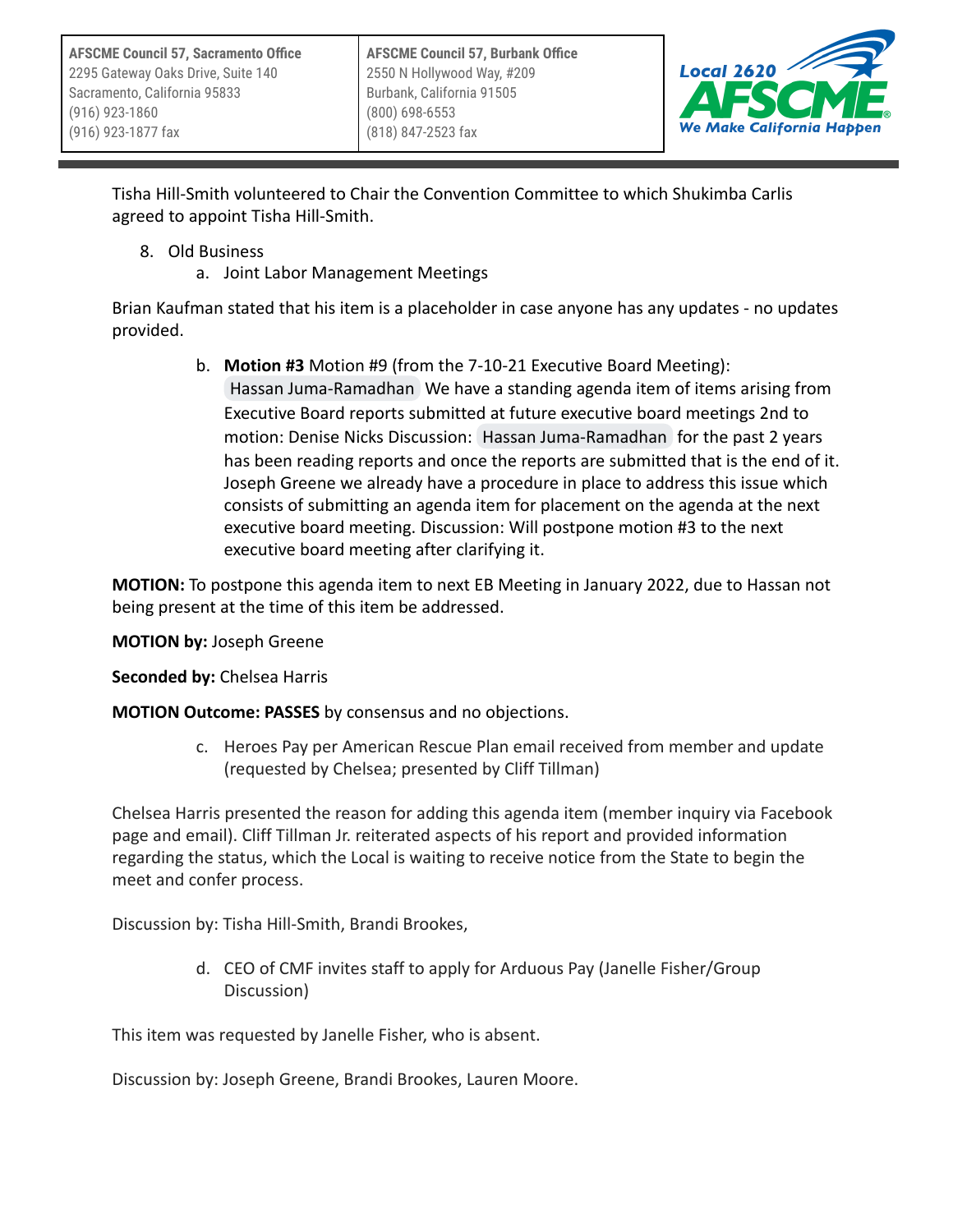

e. Follow-up with Constitution Committee on their July 17, 2021 meeting, with their report/recommendations (Janelle Fisher and Joseph Greene to present; requested by Chelsea Harris)

Chelsea Harris presented a general background and referred to a deeper explanation of this task. Brian Kaufman provided information regarding the status of the committee meeting and the barriers the committee faces to move items regarding pending changes to the Constitution.

Discussion by: Brandi Brookes, Shukimba Carlis, Joseph Greene, Chelsea Harris, etc.

**Break from 2:00pm to 2:10pm** - will resume to item f of Old Business.

**Executive Board resumes at 2:11pm** - Resumed with item f of Old Business

f. Upcoming Zoom Training for Regional Chiefs and Facility Stewards, Occupational Committee Chairs Welcomed (Chelsea Harris to present; requested by Chelsea Harris)

Chelsea provided an update of an upcoming training to be focused on the Regional and Facility Chiefs. Bonnie Thomas expressed support and interest in the training. Cliff Tillman Jr. reports that the Executive Board Training for new Board members will be provided, along with supporting materials to review sometime by the end of this year.

> g. The quality of ventilation and utilization of telework for non-clinical staff in crowded offices (Brandi Brooks to present; requested by Brandi Brooks)

Brandi Brooks presented this item and expressed her experience at her facility on this issue.

Discussion by: Shukimba Carlis, Chelsea Harris, Xochilt Martinez, Denise Nicks, and Willow Saloum.

h. Classification Reviews (Denise Nicks)

Denise Nicks presented this item and asked Cliff Tillman Jr. to discuss the process for the Classification Review for the new Board Members, etc.

Discussion by: Cliff Tillman Jr., Denise Nicks, and Xochilt Martinez.

i. Adopting SDI (Alex Pitz to present; requested by Alex Pitz)

Chelsea Harris requested a quorum check: Joseph Greene confirmed that we still have a quorum with 16 Executive Board members at the meeting.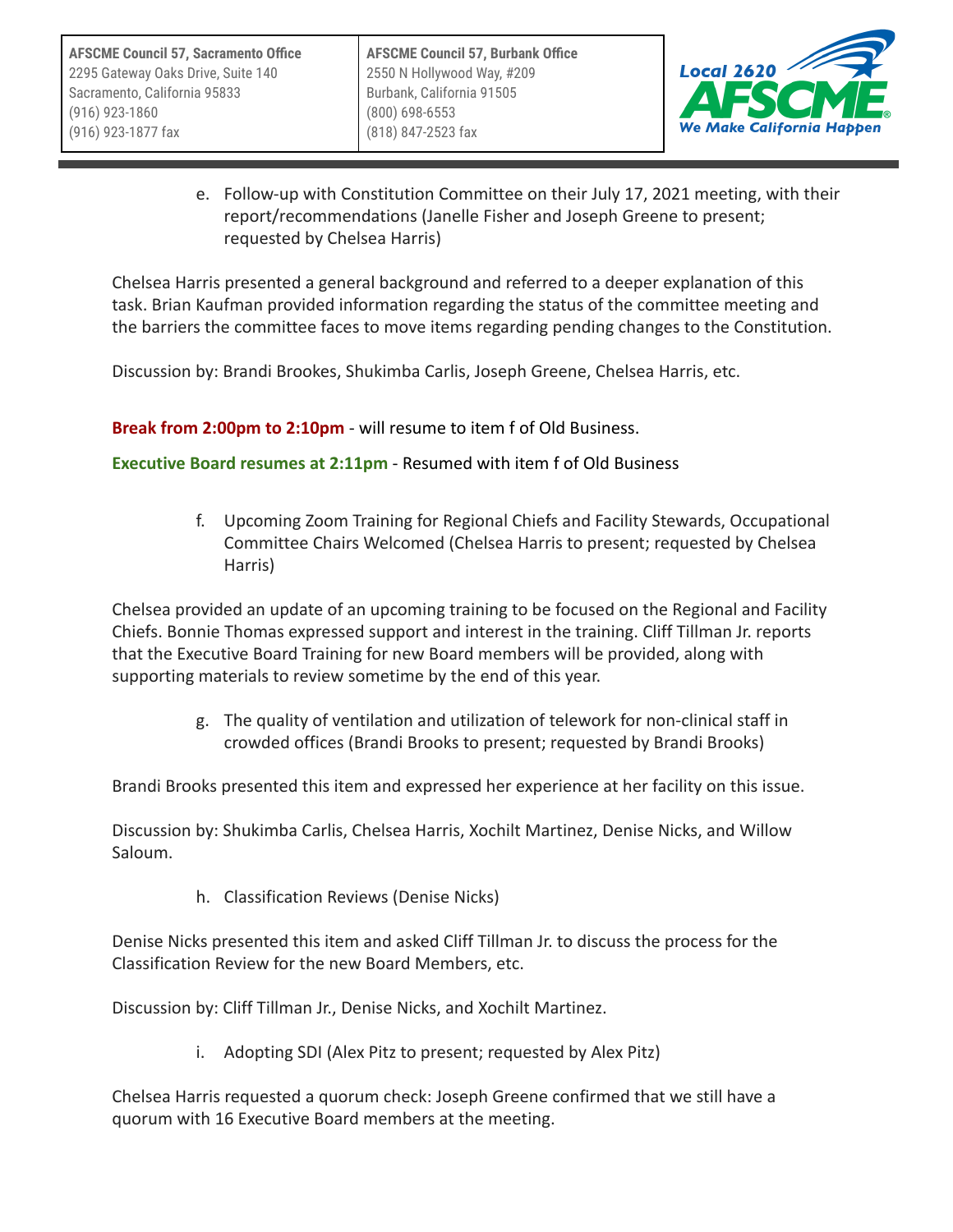

Alex Pitz to present, but was not present at the time of the agenda item was being addressed. The Board will circle back to the item when he returns. Chelsea Harris texted Alex Pitz per the request from Denise Nicks.

j. The email Shukimba Carlis sent dated 08/30/21 (Group Discussion)

Discussion by: Denise Nicks

k. Update on FLSA Survey results to RT constituency a term ago (Denise Nicks to present; requested by Chelsea Harris)

Chelsea Harris explained the background of this item and asked for an update on this item, to which the RT constituency did not receive the outcome of the FLSA survey.

Discussion by: Denise Nicks, Chelsea Harris, Lauren Moore, Brandi Brooks, Shukimba Carlis, Joseph Greene; Resolution and plan facilitated by Brandi Brooks.

Chelsea Harris will be requesting for this item to be carried over to January 2022 to receive an update. Denise Nicks reported that she is unable to provide an update at this time, but will work on one to send out as soon as possible.

**MOTION:** To move Tisha's motion (letter o on agenda) to this position of the agenda to ensure quorum.

**MOTION by:** Brandi Brooks

**Seconded by:** Deborah Leong

**MOTION Outcome: PASSED**, with 1 objection by Denise Nicks; Denise Nicks withdrew objection upon clarification.

**MOTION: This motion is carried over from the last meeting, 9/25/2021 agenda, due to losing quorum:** I motion for the immediate officer suspension of Denise Nicks as the RTOC pending full investigation by the international president for allegedly engaging in conduct imminently dangerous to the subordinate body." the alleged dangerous conduct is related to the May 3rd incident with Lisa T. Sister Nicks insisted to enter the union office despite prior instructions allegedly persisting verbally and using physical force allegedly staying in the hallway and then allegedly waiting in the downstairs lobby at the exit for ms. trujillo the incident allegedly caused ms. trujillo to be fearful for her safety and afraid to leave the office until offered assistance from building maintenance.

**MOTION by:** Tisha Hill-Smith

**Seconded by:** Lauren Moore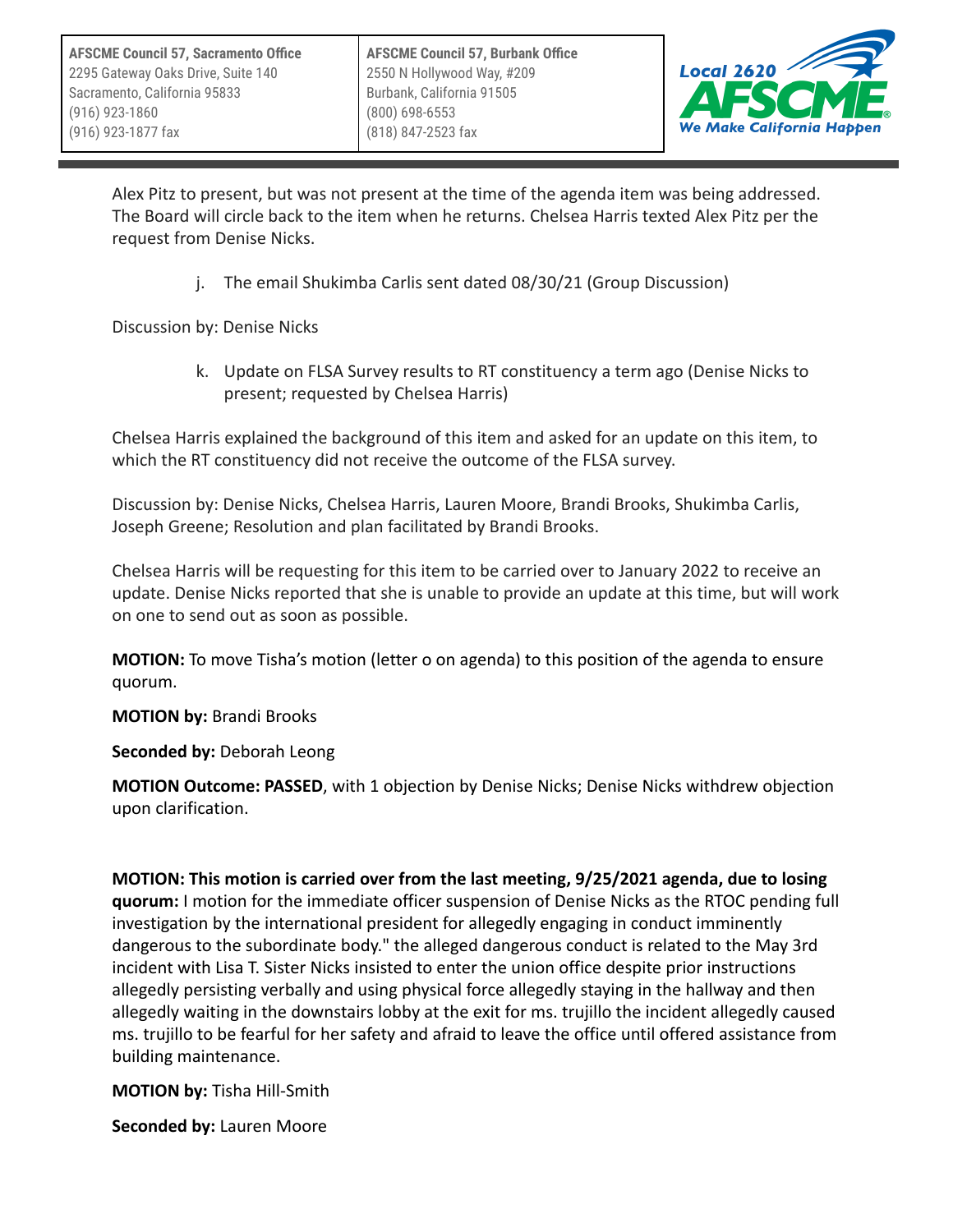

**Discussion FOR the MOTION:** Tisha Hill-Smith referred to Deborah Leong. Deborah Leong spoke to this motion.

**Discussion AGAINST the MOTION:** Denise Nicks spoke to this motion.

**Rebuttal FOR the MOTION:** Brandi Brooks presented a rebuttal in responses made against the motion.

**Rebuttal AGAINST the MOTION:** Denise Nicks presented a rebuttal in response made against the motion.

**Rebuttal FOR the MOTION:** Tisha Hill-Smith presented a rebuttal in responses made against the motion.

**MOTION:** Move to vote by secret ballot.

**MOTION by:** Deborah Leong

**Seconded by:** Brian Kaufman

**MOTION Outcome: PASSES -** Yes: 10 ; No: 1 ; Abstain: 4

**MOTION Outcome (by Tisha Hill-Smith; seconded by: Lauren Moore): PASSES** - Yes: 8; No: 1; Abstain: 4

Clarification and information presented: Joseph Greene, Chelsea Harris, Denise Nicks, and Brandi Brooks.

Deborah Leong will draft the notice of suspension to the International President per the International Constitution Article IX, Section 48.

**MOTION:** Move to adjourn the meeting.

**MOTION by:** Denise Nicks

**Seconded by:** No one

**MOTION Outcome:** FAILS, due to no second.

**MOTION:** Move to review item letter d (Executive Board Vacancies (Shukimba Carlis)) to this part in the agenda.

**MOTION by:** Joseph Greene

**Seconded by:** Chelsea Harris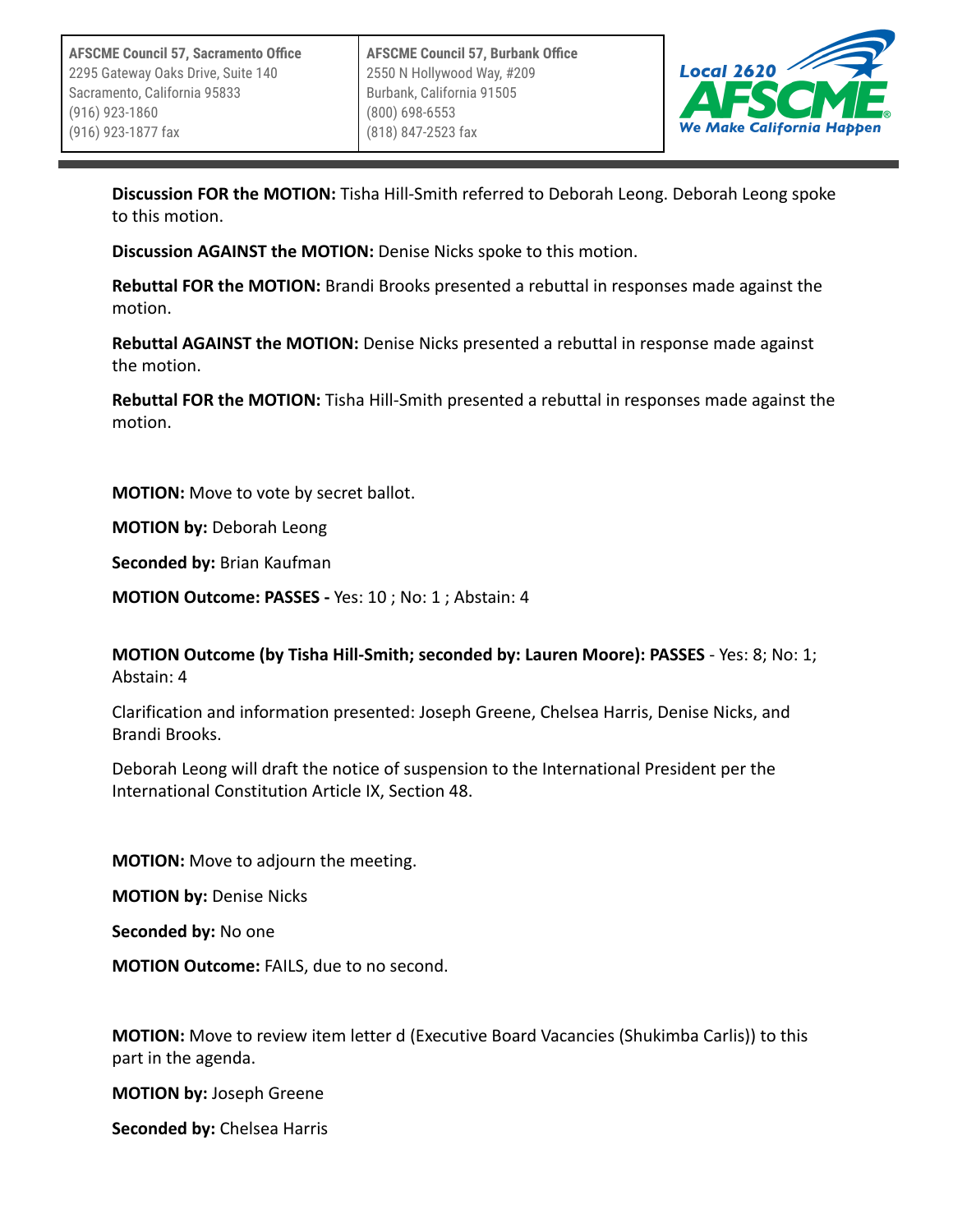

### **MOTION Outcome: PASSES** by consensus

l. Executive Board Vacancies (Shukimba Carlis)

Shukimba Carlis spoke to the 10 vacancies on the Executive Board. Shukimba Carlis stated that she is working diligently to fill those seats and that an email will be sent out as soon as possible.

Shukimba Carlis referred to Darrel Charbaszcz to provide an update on the elections committee and the importance of having another election and filling the vacant seats. Darrel Charbaszcz requested approval from the Executive Board to have another election via YES Election.

**MOTION:** Move to approve the Elections Committee to seek cost estimation for another election to fill the 10 vacant seats on the Executive Board.

**MOTION by:** Joseph Greene

**Seconded by:** Adriel Reyes

**MOTION Outcome: PASSES** by consensus

**MOTION:** Move to adjourned at 4:32pm.

**MOTION by:** Lauren Moore

**Seconded by:** Brian Kaufman

**MOTION Outcome: PASSES** by consensus

#### **Meeting Adjourned at 4:32 pm.**

All items listed below will be moved to the January 2022 Executive Board Meeting:

- m. Recruiting a Convention Committee (requested by Chelsea Harris; group discussion)
	- i. Occupational Committee Updates on ideas for the Large Occupational Meeting coming up in January, meetings scheduled, etc. (Occ. Chairs/Group)
- n. Reminder to RCs, FCs, OCs submission of proposed strategic plan and budget are due the first quarter of the year, per the constitution. If anyone needs assistance please reach out to Chelsea for assistance. (Requested by Chelsea Harris; presented by Chelsea Harris)
- o. To address the issue of EB burnout (requested by Alex Pitz; presented by Alex Pitz)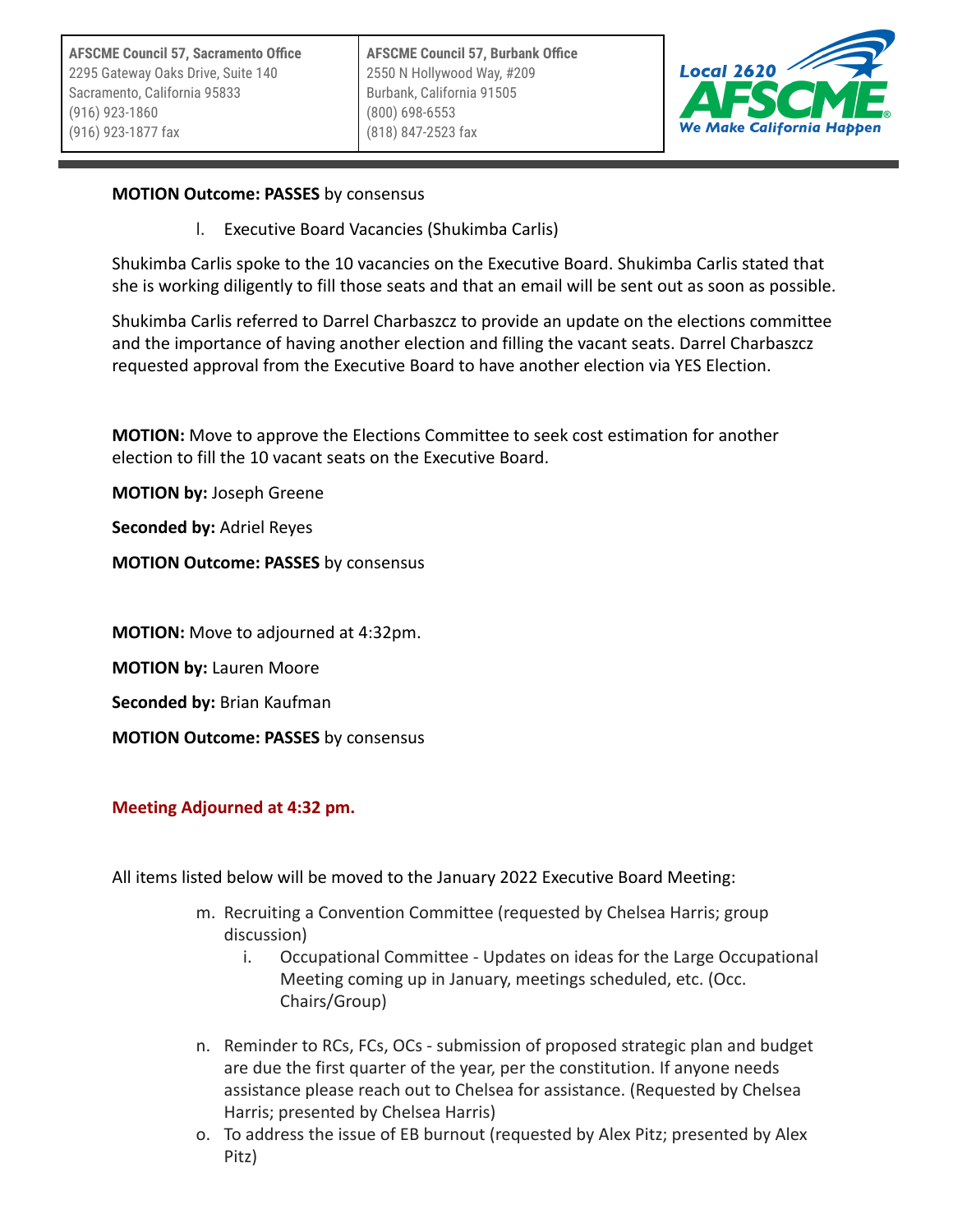

- i. **MOTION:** To move all EB Meetings to Fridays instead of Saturdays
- ii. **MOTION by:** Alex Pitz
- iii. **Seconded by:**

## 1. **MOTION Outcome:**

- iv. **MOTION:** Motion to meet and confer with the State about reducing EB Member workloads
- v. **MOTION by:** Alex Pitz
- vi. **Seconded by:**

# 1. **MOTION Outcome:**

- p. **MOTION:** To move all EB Meetings to Fridays instead of Saturdays
	- i. **MOTION by:** Tisha
	- ii. **Seconded by:**
		- 1. **MOTION Outcome:**
- 9. New Business
	- a. [https://www.seiu1000.org/post/union-wins-discipline-protection-vaccine-verific](https://www.seiu1000.org/post/union-wins-discipline-protection-vaccine-verification-battle) [ation-battle](https://www.seiu1000.org/post/union-wins-discipline-protection-vaccine-verification-battle) (Alex Pitz/Group Discussion)
		- i. "I saw this posted today and though we should discuss. If I'm not misunderstanding it looks like they are also still going to be negotiating over impacts of a vaccine mandate, like us, but they've secured protections for workers in the meantime." - per Alex via email
	- b. Judicial Panel Decisions/Status Update (Group Discussion)
		- i. JP 21-20 Nicks v Harris
		- ii. JP 21-39 Nicks v Harris et al
	- c. Vaccine Mandate (Ashley Massimiono/Group Discussion)
	- d. Board Reports
		- i. Occupational Chairs:
			- 1. Chaplains (CHOC)
			- 2. Dietitian/Nutritionist (DNOC) (Excused sworn in 11/13/2021)
			- 3. Individual Program Coordinators (IPCOC)
			- 4. Licensing Program Analyst (LPAOC)
			- 5. Pharmacist (PharmOC) (Excused sworn in 11/13/2021)
			- 6. State Psychologist (SPOC)
			- 7. Vocational Rehabilitation (VROC)
			- 8. Rehabilitation Therapist (RTOC)
			- 9. Social Worker (SWOC)
		- ii. Regional Chief Stewards:
			- 1. Region I (Vacant)
			- 2. Region II (Vacant)
			- 3. Region III (Vacant)
			- 4. Region IV (Vacant)
			- 5. Region V
			- 6. Region VI
			- 7. Region VII
			- 8. Region VIII (Vacant)